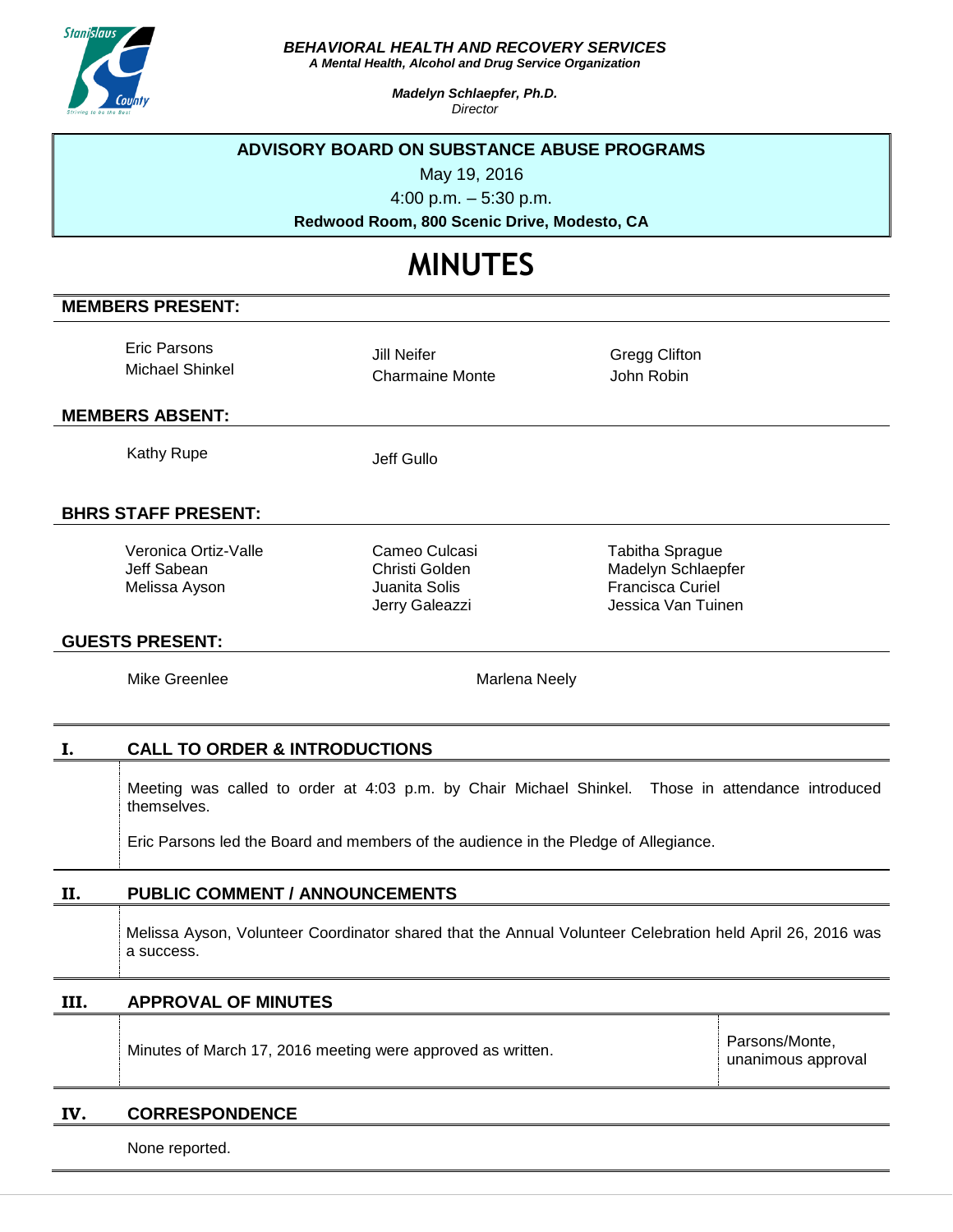# **ADVISORY BOARD ON SUBSTANCE ABUSE PROGRAMS**

May 19, 2016

4:00 p.m. – 5:30 p.m.

#### **Redwood Room, 800 Scenic Drive, Modesto, CA**

# **V. PRESENTATION: RE-THINK MENTAL ILLNESS**

Madelyn Schlaepfer, Ph.D. introduced Jessica Van Tuinen, from Juvenile Justice/Stanislaus Youth In Mind (YIM). Jessica presented a PowerPoint presentation introducing the Re-Think Mental Illness Statewide Campaign, a component of the Stanislaus Youth in Mind efforts to improve the lives of young people impacted by mental health system and drug and alcohol use by encouraging positive choices and leadership skills as well as education and prevention, advocacy and collaboration.

# **VI. COMMITTEE REPORTS**

# **Executive:**

The Executive Committee meets the  $2^{nd}$  Tuesday of the month at 4:00 p.m. to set the agenda. Minutes were included in the packet.

# **Criminal Justice Oversight/Forensics Committee:**

The April meeting was canceled. The next quarterly meeting will be held Wednesday, July 27, 2016, 4:00 p.m., Adult Probation, 2<sup>nd</sup> Floor Conference Room, 801 11<sup>th</sup> Street, Suite B-100, Modesto.

**Prevention Committee:** The next meeting will be held Tuesday, May 24, 2016, from 9:00 a.m. – 11:00 a.m. at Sutter Gould Education Center, 1700 McHenry Village Way, Modesto.

Chair Mike Shinkel provided a brief update on Prevention efforts:

- The Drop the Drugs Drop-Off event held Saturday, April 30, 2016 was a success with a yield of 1,232 pounds of medications
- An information pamphlet on the Drop the Drugs Program was distributed
- The Committed Program continues to move forward

# **VII. CULTURAL COMPETENCY, EQUITY & SOCIAL JUSTICE COMMITTEE (CCESJC)**

The CCESJC meeting was held on May 9, 2016. Lt. Greg Clifton summarized on the highlights of the meeting:

- The May issue of the CCESJC Newsletter was included in the packets that featured an article on Integrated Behavioral Health in Primary Care written by Jorge Fernandez, Director of Behavioral Health Services, Golden Valley Health Centers.
- Discussed ideas for potential changes to the CCESJC mission statement.
- Madelyn Schlaepfer, Ph.D. mentioned May is Mental Health Awareness Month. A proclamation to claim May as the Mental Health Awareness month will go before the BOS on May 10, 2016.